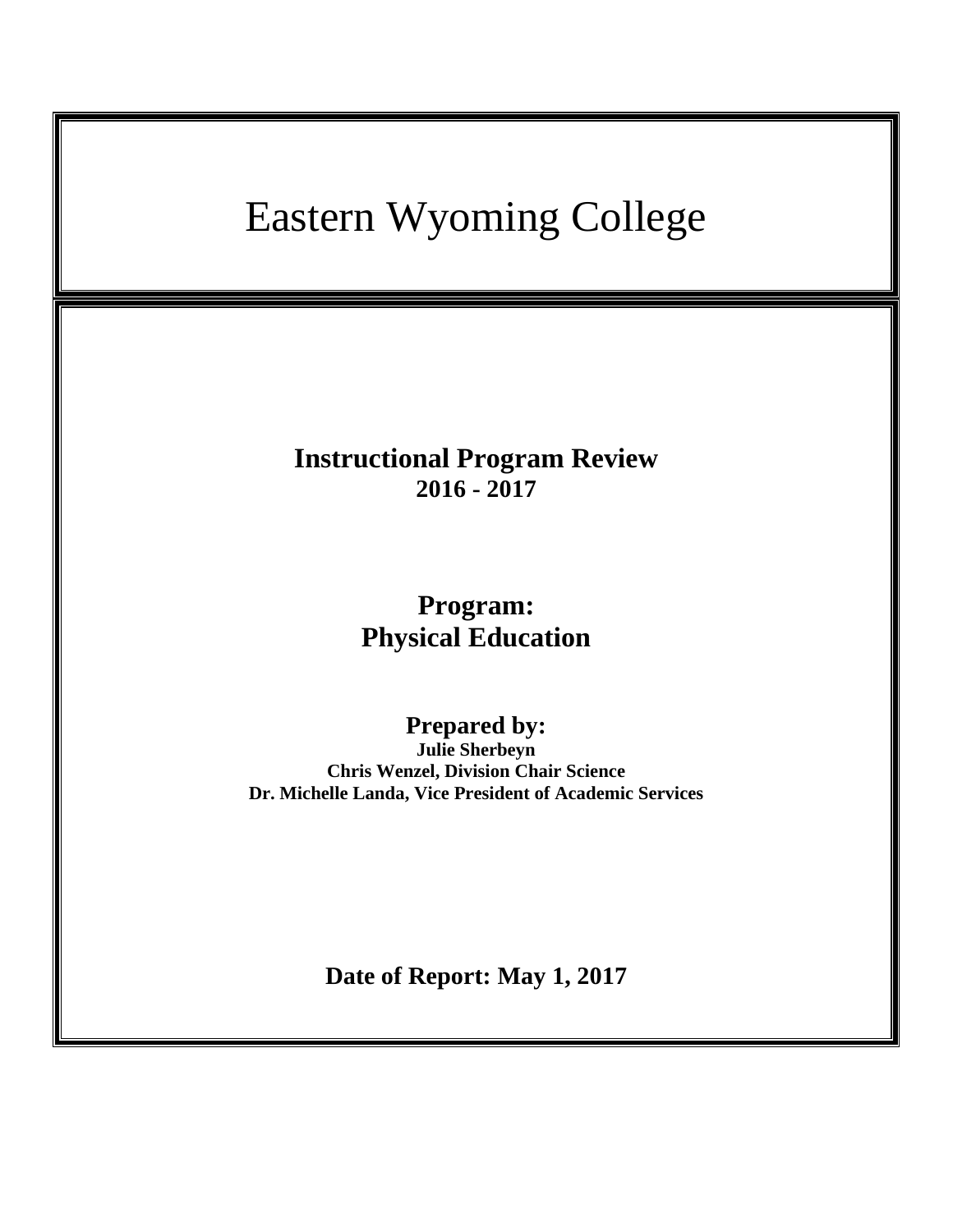# **EASTERN WYOMING COLLEGE Instructional Program Review**

### **Program Name**:

### **Part I: Statistical Data from the past three years:**

|                                                                       | 2013-2014 | 2014-2015 | 2015-2016 | 5-Year  |
|-----------------------------------------------------------------------|-----------|-----------|-----------|---------|
|                                                                       |           |           |           | Average |
| <b>Annualized FTE Enrollment</b>                                      | 70.1      | 56.9      | 41.7      | 60.7    |
| <b>Annualized FTE Faculty</b>                                         | 5.5       | 5.1       | 4.0       | 5.1     |
| # Students                                                            | 8         | 9         |           | 8       |
| # Graduated                                                           |           | 0         | 0         |         |
| $FTE = Full-time equivalent$<br>Notes:                                |           |           |           |         |
| Modes of Delivery:<br>online<br>X<br>compressed video<br>face-to-face |           |           |           |         |

Advisory Committee Members: (if applicable)

Community Partners: (if applicable)

## Revisions in Curriculum:

The Physical Education Department had no major curricular changes to its course offerings since the last review, however, the course description for PEPR 1062 – Majors Volleyball was altered to more clearly define the course within the college catalog for students and advisors.

# **Part II Narrative Analysis**

# **Description of Community Need:**

The physical education cluster provides a large variety of courses ranging from professional major transfer courses (PEPR), intercollegiate athletic offerings (PEAT) and general activities courses (PEAC). Consistent with the community college philosophy, the PEAC offerings allow non-traditional students and community members an opportunity to pursue a lifetime of fitness and wellness through both activity and traditional courses. PEAC courses specific to the Fitness Center continue to maintain large enrollments and provide corporate memberships to Goshen County and Health Ways.

## **Activities in Support of Student Recruitment and Retention:**

The athletes recruited from across the United States and around the world have greatly contributed to the overall recruitment and diversity within EWC. Our academic offerings not only support our intercollegiate athletes (PEAT), they attract those seeking to transfer with a physical education professional major (PEPR) and fulfill general education requirements across various majors (PEAC). Our courses not only offer a wide range of elective choices for traditional students, they also attract community members to our campus. The recent addition of retention efforts for our student athletes including attendance tracking and progress reports have contributed to the overall goals of retention and completion at EWC.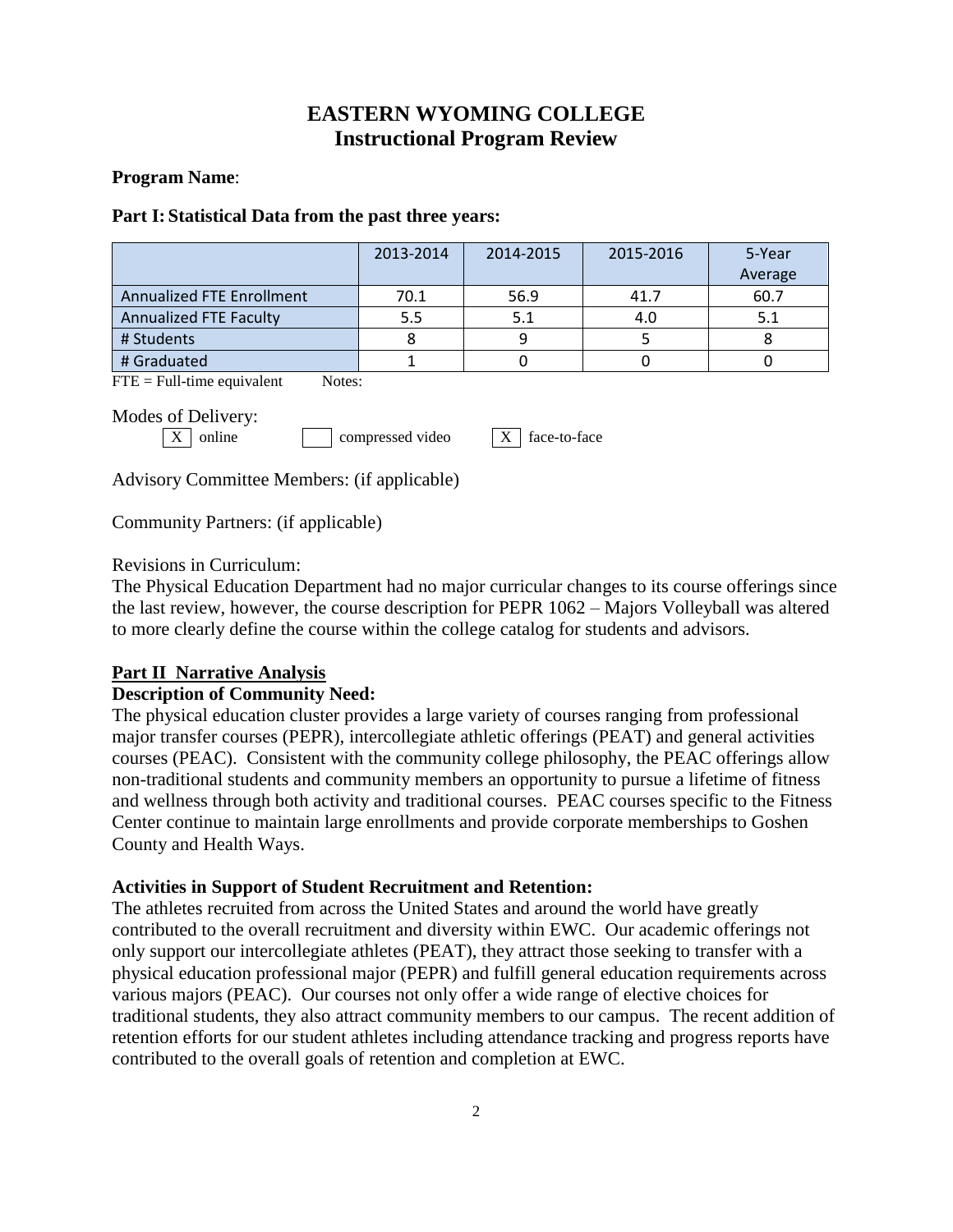### **Assessment of Student Learning:** Analysis of Student Learning

All instructors are required to conduct Classroom Assessment Techniques (CATs) and complete course assessments on a rotating basis. The Outcomes Assessment Chair has been working more proactively with the instructors to offer assistance as needed. The Division Chair conducts regular classroom evaluations of both face-to-face and online courses.

Our original outcomes assessment plan, PEPR 2395 was established in 1996-1997. We averaged eight students seeking to major in Physical Education, Health and Recreation over the last five years, but had only one student graduate within the major in 2014. The attrition of those students is due in part to some choosing to change their major to Interdisciplinary Studies so as to successfully complete graduation requirements. In effect, not all who initiate a Physical Education, Health and Recreation major successfully complete the rigorous science and math requirements. However, advisors work closely with the students to ensure they have all tools available to be successful in their classes and fulfill requirements for their transfer institutions.

#### **Statistical Data Results:**

The majority of the enrollments in program courses are from non-majors completing their physical education general education requirements and the Fitness Center enrollments. However, despite the lack of majors, the overall FTE grew in 2013-2014, but declined with overall college enrollment over the last two academic years. When the last program review was conducted, the 5-year average was 63.7; in this program review, the 5-year average was 60.7. As stated before, some students in the program actually completed degrees in Interdisciplinary Studies. A re-evaluation of the program by faculty members and the Division chair will be conducted in the upcoming year.

#### **Strengths of the Program and Faculty:**

The multiplicity of offerings in the physical education department allows the student a wide variety of activities from which to select his/her courses to fulfill the general education requirements. Skill development classes (PEAC & PEAT) are student oriented, small in number and allow the students considerable one-on-one instructional opportunities. The professional (PEPR) courses are taught by highly qualified instructors with diverse backgrounds providing excellent exposure and quality instruction and transfer credit. Most of the activity courses are taught by the athletic team coaches or assistant coaches who are at minimum bachelors prepared while one faculty member holds a master's degree.

#### **Part III Recommendations**

### **Faculty Recommendations:**

- 1. Maintain the quality faculty at EWC. The general education physical education requirement has been reduced from two to one credit within our community college district and across the nation which has had direct impact on enrollment. We have also undergone institutional and state budget cuts that provoked the loss of a full-time faculty position within our program. It is imperative we maintain qualified and motivated instructors to afford our students a quality education and enable their future success.
- 2. When funds become available, consider adding a Licensed Nurse to the physical education faculty and EWC staff. Faculty members believe that additional course